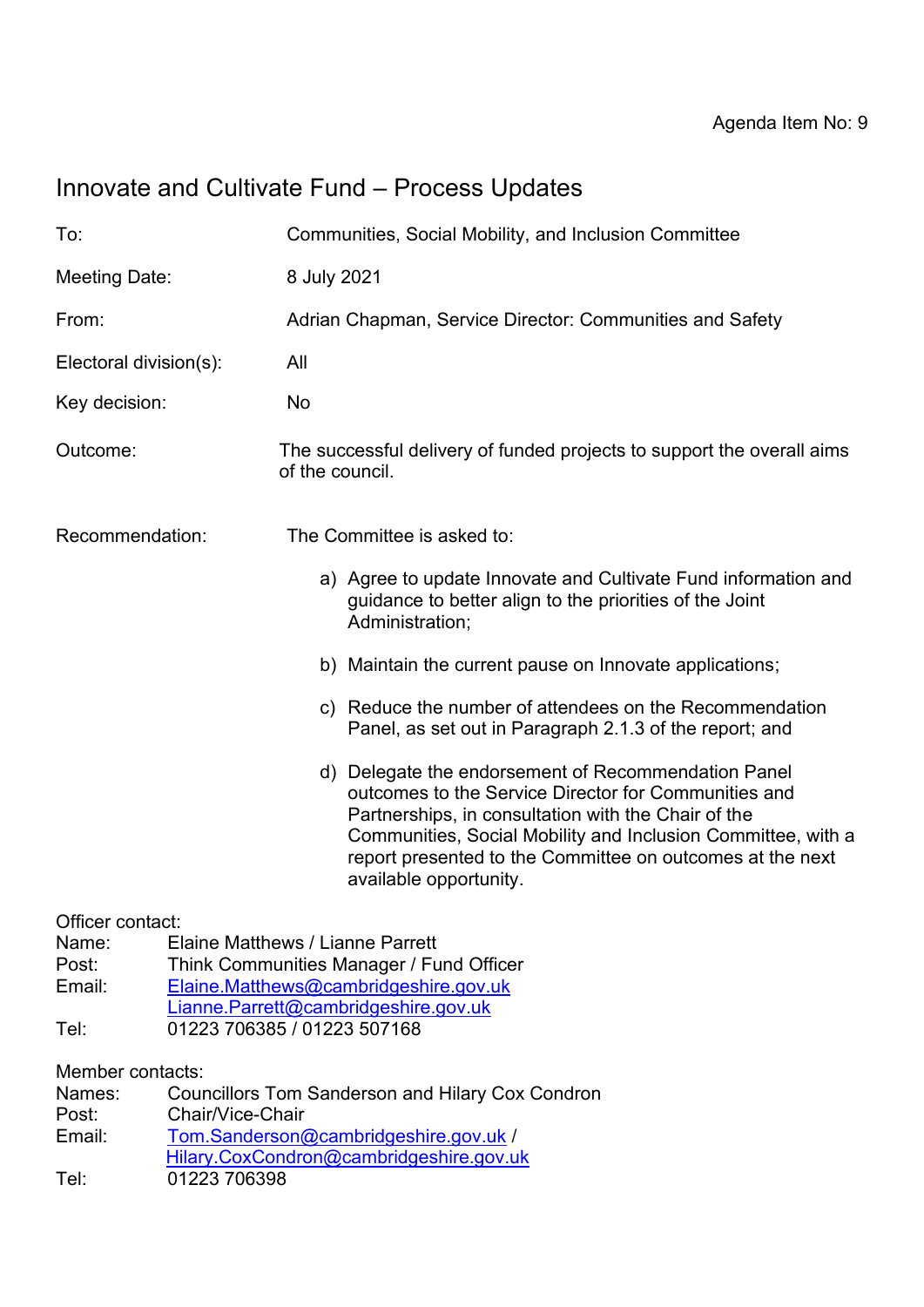### 1. Background

- 1.1 The Innovation Fund was launched in November 2016 with an initial allocation of £1m from the council's Transformation Fund. A review and refresh of the fund was carried out the following year resulting in the current Innovate and Cultivate Fund as agreed by Communities and Partnership Committee on 24 August 2017.
- 1.2 In accordance with the Committee decision, a Recommendation Panel considers applications to the fund and has been made up of three County Council Service Leads or Assistant Directors, the Chief Finance Officer or Head of Finance, a senior officer involved in managing the fund, and a representative of Cambridgeshire Community Foundation. Up to May 2021 the Panel also included five elected members from the Communities and Partnership Committee politically proportionate to District Administrations (3 Conservative, 1 Liberal Democrat and 1 Labour).
- 1.3 On 22 January 2019 the General Purposes Committee resolved to transfer a further £1m from the Transformation Fund to the Innovate and Cultivate Fund. A further £300k was allocated in January 2021 taking the total allocation to £2.3 million.
- 1.4 The fund is open to voluntary, community and social enterprise sector organisations based in and outside of Cambridgeshire and public sector bodies in Cambridgeshire to deliver projects and ideas that help address the needs of local residents.
- 1.5 There are two funding streams:

Cultivate**:** grants of £2,000-£15,000 aimed at encouraging local networks where people help themselves and each other. This is a single stage application process, where the Committee considers the final recommendations of the panel before confirming awards. Funding rounds are quarterly (February, May, August, November).

Innovate: grants of £15,001 - £50,000 for projects that demonstrate an innovative approach. This is a two-stage application process where second stage applicants present a more detailed project plan and quarterly activity and budget plans to the panel, after which the Committee considers the panel recommendations before confirming awards. Funding rounds have been twice yearly (May and November).

- 1.6 The Fund offers prescriptive guidance to Cultivate applicants in the form of 'Cultivate Project Ideas' which are known to provide a return on investment, and contain information and guidance as well as the funding available for Community Youth Workers, Mobile Warden Schemes, Digital Inclusion Projects, Men's Sheds, Timebanks, Good Neighbour Schemes, and Dementia Friendly Communities.
- 1.7 Interested groups and organisations are encouraged to participate in pre-application advice sessions, where they receive one to one support from service leads who encourage strong applications linked to fund criteria or divert applicants to more suitable funding and support.
- 1.8 All applicants to the Fund are required to demonstrate a number of stated criteria including the following: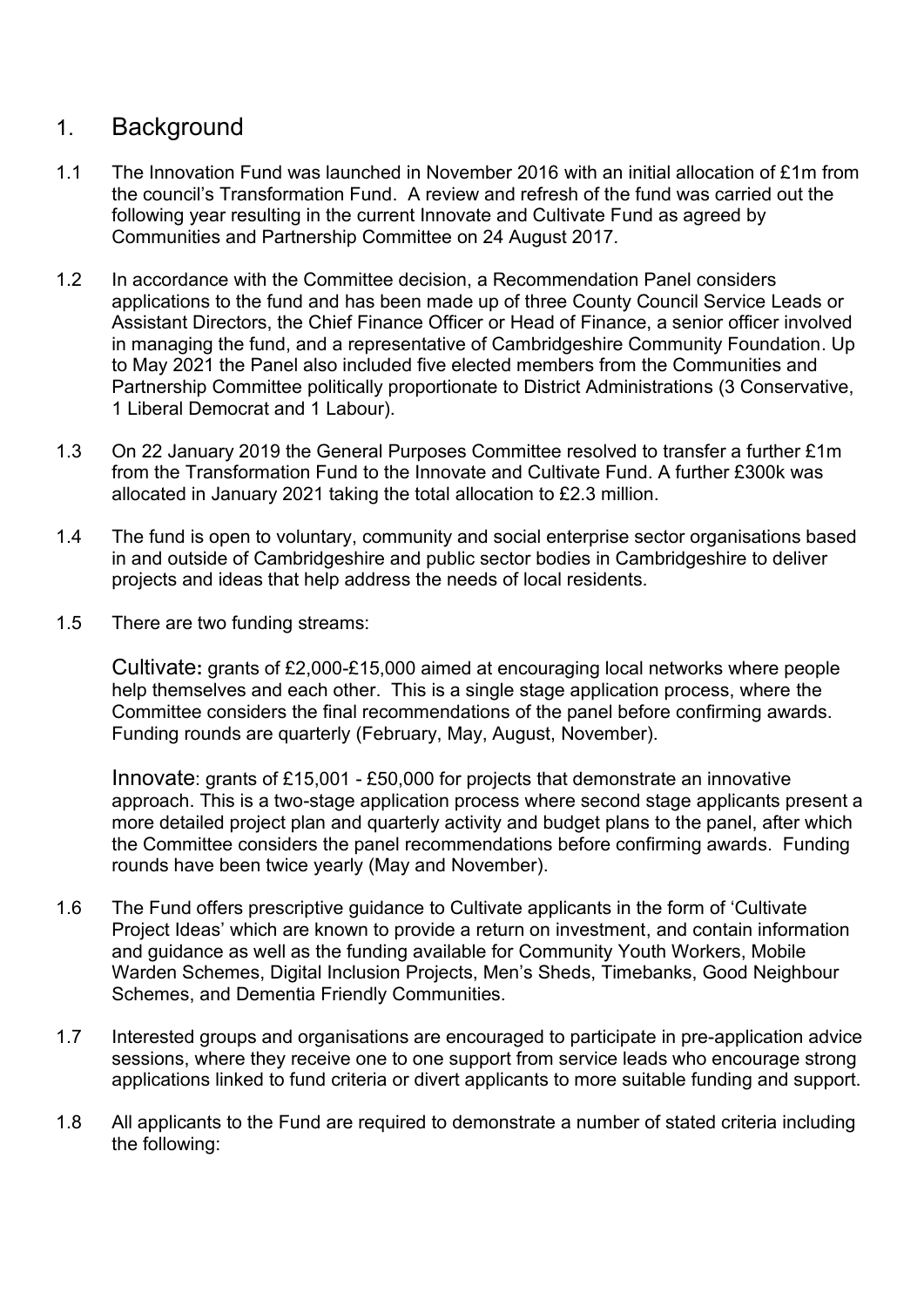- Project outcomes align with key funding priorities for Children's Services, Adult Social Care, or other council priorities
- Projects show they will reduce pressure on council services and/or offer direct savings for the council
- Projects must be either new or build on an existing project in a new location or with new beneficiaries.
- 1.9 Up until April 2021, total funding allocated was up to £1,792,782 (plus administrative costs). A further 13 applications to the Cultivate Fund were received in May 2021 and are yet to be considered by the Recommendation Panel but could potentially take the fund close to £2m spend leaving in the region of £300,000 for future rounds.
- 1.10 On 21 January 2021, the former Communities and Partnership Committee agreed to suspend the Innovate fund with immediate effect whilst funding levels were comparatively low, focusing on Cultivate fund applications.

#### 2. Main Issues

- 2.1 Operational oversight of the Fund rests with a steering group, who consider the overall trends and identify any issues or opportunities based on their broad knowledge of communities. To better align the Fund to the priorities set out by the Joint Administration, the steering group has met recently to consider and recommend some changes to the way the Fund is delivered. Their suggestions and recommendations are set out below.
- 2.1.1 To update the Fund information and guidance to encourage a stronger focus on:
	- Health and wellbeing
	- Improving social mobility and alleviating poverty
	- Local support for young people and families, and ensuring inclusion of all parts of a community
	- Covid recovery through locally led community action
- 2.1.2 To maintain the Cultivate Fund only, with the current focus on community led action.
- 2.1.3 To revise the Recommendation Panel membership from eleven scoring members (six scoring officers and five scoring Committee Members) to nine scoring members. The Chair of the Panel will remain the Think Communities Manager who will have a non-scoring role but who is able to substitute as a scoring member if the Panel becomes non-quorate (i.e. to ensure equal or more scoring Officers to Members). It is proposed the members' roles on panel are carried out by Committee Spokes. The panel would therefore be made up as follows:

Scoring Panel Officers Chief Finance Officer or Head of Finance Adult Services Representative Children's Services Representative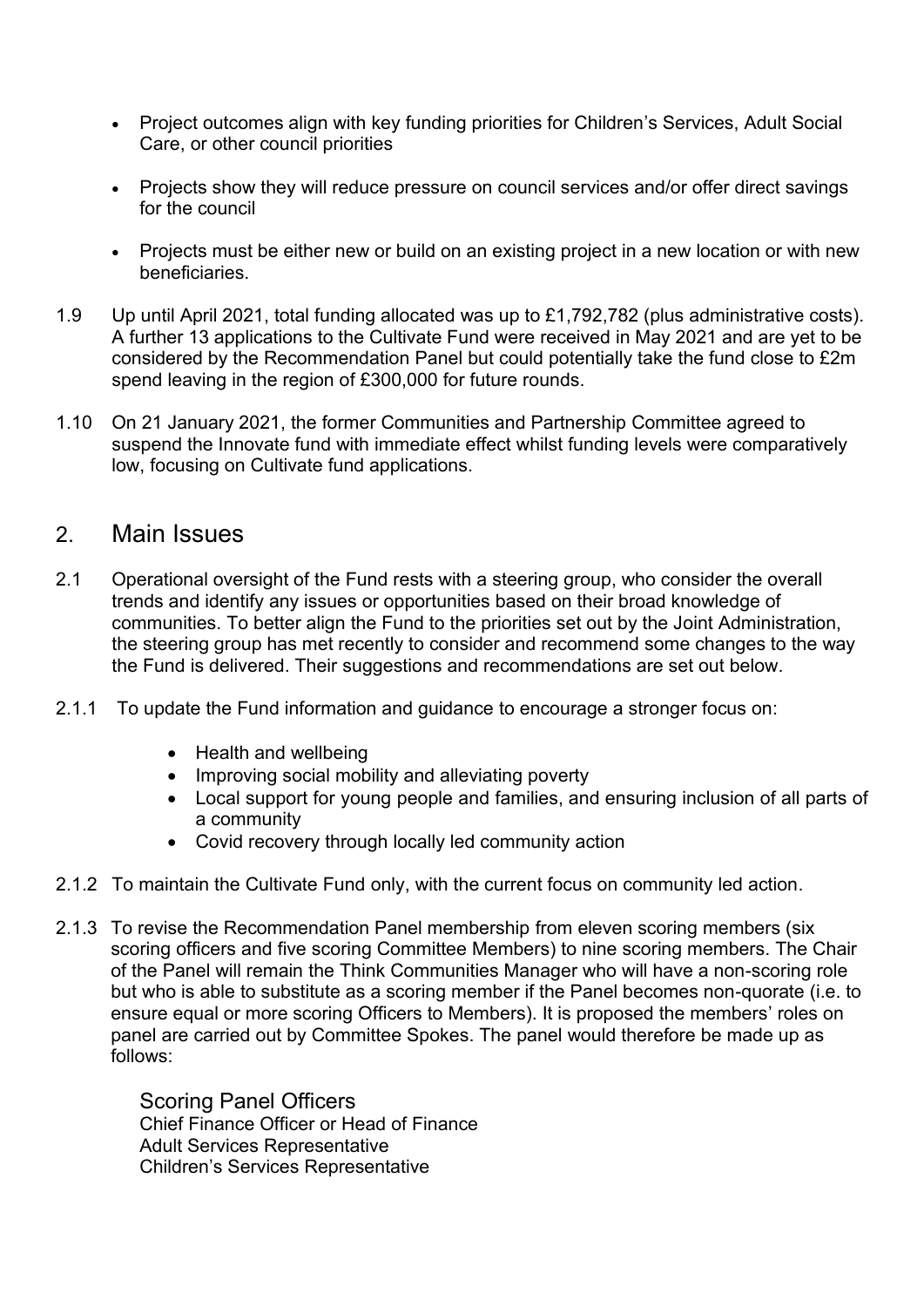Youth and Communities Representative Cambridgeshire Community Foundation Representative

Members - taken from Communities, Social Mobility, and Inclusion Committee Spokesperson for the Liberal Democrat Group Spokesperson for the Labour Group Spokesperson for the Independent Group Spokesperson for the Conservative Group

- 2.2 Endorsement of Recommendation Panel outcomes has, to date, been carried out by the Communities and Partnership Committee immediately following the Recommendation Panel meeting. With relatively frequent Committee meetings, this ensured that applications were endorsed in a timely manner enabling community projects to commence delivery as swiftly as possible. The new pattern of quarterly Committee meetings may mean that, in some cases, there will be a delay between Recommendation Panel outcome and Committee endorsement, impacting on the ability for projects to commence delivery.
- 2.3 It is therefore proposed that the endorsement of Recommendation Panel outcomes is delegated to the Service Director for Communities and Partnerships, in consultation with the Chair of the Communities, Social Mobility and Inclusion Committee, with the Committee being informed at the next available meeting.

#### 3. Alignment with corporate priorities

- 3.1 Communities at the heart of everything we do The Fund is designed to support community-led projects that meet an identified need, developed, and delivered by groups or organisations that are closest to our communities.
- 3.2 A good quality of life for everyone The focus of the Fund is supporting people to live healthy and independent lives. It focuses upon the most vulnerable groups and enables a locally delivered approach which improves the outcomes for our citizens and communities, as well as to prevent and delay demand for statutory intervention.
- 3.3 Helping our children learn, develop and live life to the full Wherever possible, the Fund supports the voluntary and community sector to make a real difference to the lives of children and families, providing opportunities for the whole population to succeed and to enable improved outcomes.
- 3.4 Cambridgeshire: a well-connected, safe, clean green environment A number of funded projects support connectivity between residents and communities.
- 3.5 Protecting and caring for those who need us The Fund affords opportunities for individuals and communities to develop their skills and resilience to undertake initiatives that improve and enable independence, health, and wellbeing.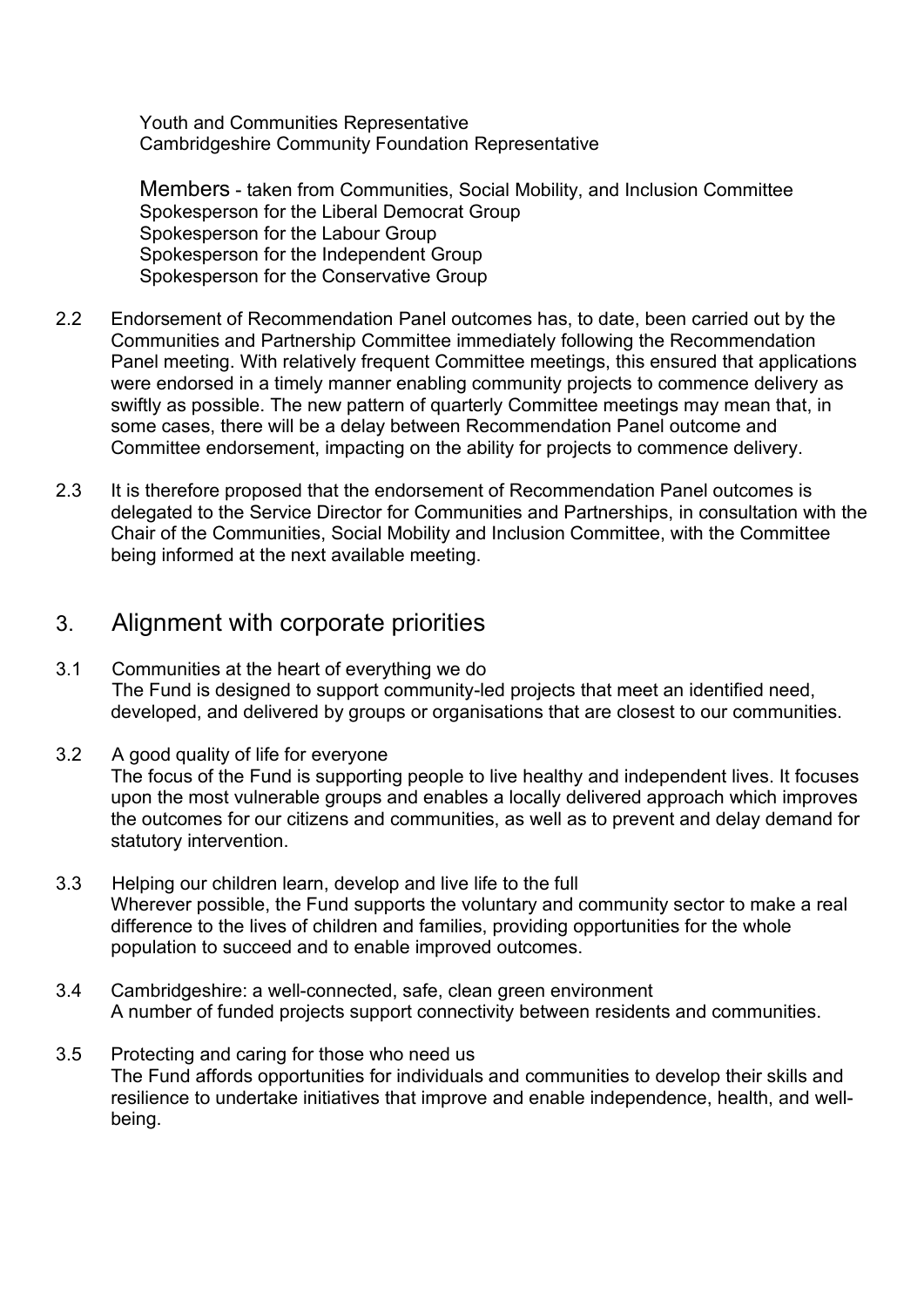## 4. Significant Implications

4.1 Resource Implications

The report above sets out the implications for this priority in 2.3 and Appendix 1.

4.2 Procurement/Contractual/Council Contract Procedure Rules Implications

The following bullet point sets out details of significant implications identified by officers:

- Although grants are exempt from procurement regulations, procurement advice has been taken on the grant application process and member involvement in recommending bids for award and final decision of award.
- 4.3 Statutory, Legal and Risk Implications

The following bullet point sets out details of significant implications identified by officers:

- Legal advice has been taken in the setting up of this Fund and in the creation of the grant application and monitoring process.
- 4.4 Equality and Diversity Implications

The following bullet point sets out details of significant implications identified by officers:

- The focus of this Fund on supporting the most vulnerable will mean this investment will make a positive contribution to issues of equality.
- 4.5 Engagement and Communications Implications

The following bullet point sets out details of significant implications identified by officers:

- The plans for engagement and communication of this Fund are as agreed at  $8<sup>th</sup>$ November 2018 Committee.
- 4.6 Localism and Local Member Involvement

The following bullet points set out details of significant implications identified by officers:

- Community empowerment sits at the heart of the Innovate & Cultivate Fund which enhances the opportunity for local community organisations to bid for projects which harness the energy of their community.
- Members play a key role in considering each application on its own merits and against the fund criteria. The Communities and Partnership Committee receive recommendations for funding from the Recommendation Panel.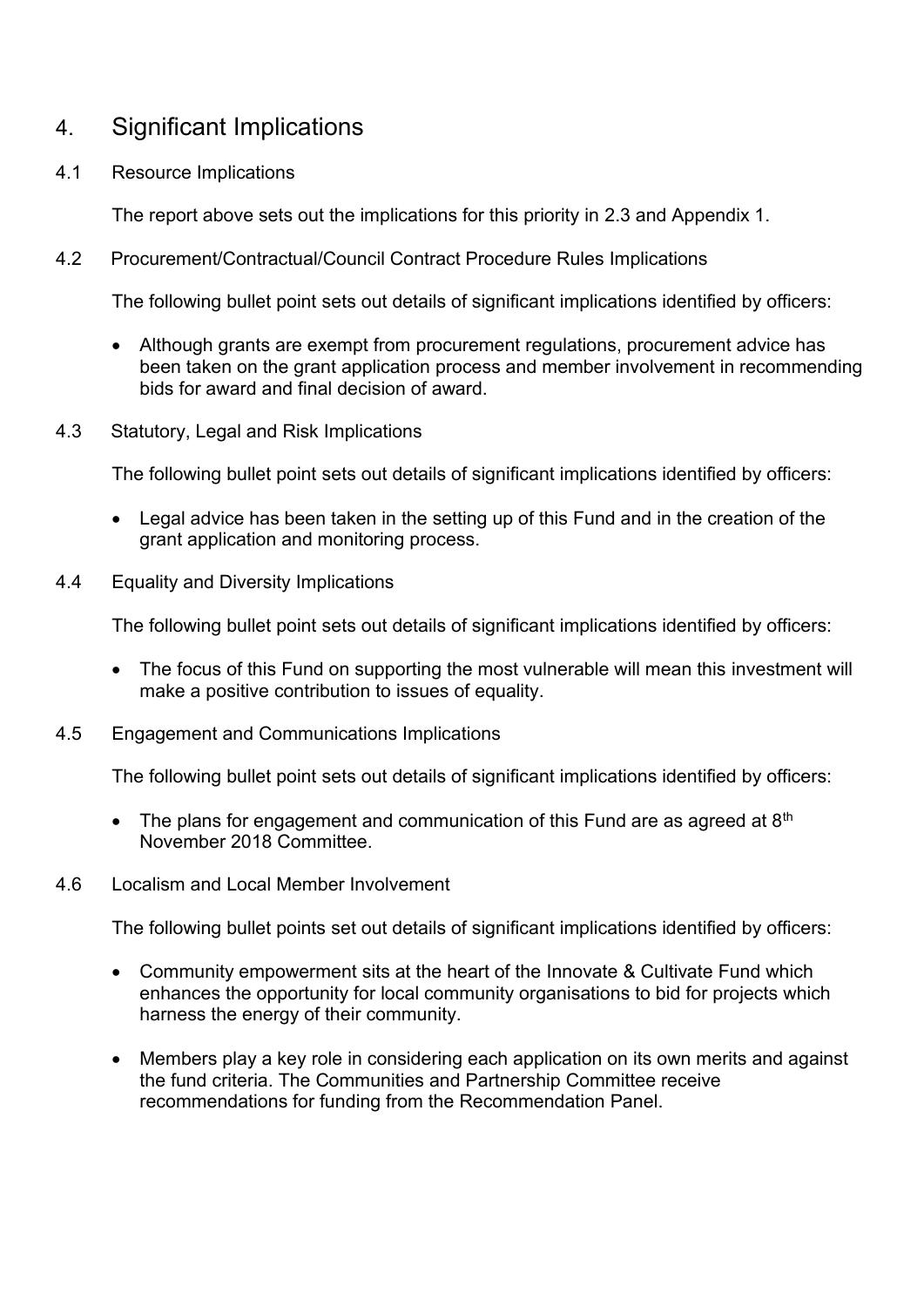#### 4.7 Public Health Implications

The following bullet point sets out details of significant implications identified by officers:

- The Innovate and Cultivate Fund affords opportunities for individuals and communities to develop their skills and resilience to undertake initiatives that improve health and well-being. The approved projects also support interventions to support those most vulnerable to prevent their health and wellbeing needs escalating and service needs increasing.
- 4.8 Environment and Climate Change Implications on Priority Areas (See further guidance in Appendix 2):
- 4.8.1 Implication 1: Energy efficient, low carbon buildings. Positive status Explanation: Applications will be encouraged to support energy efficient low carbon buildings, where appropriate.
- 4.8.2 Implication 2: Low carbon transport. Positive status Explanation: Applications which include transport will be encouraged to low carbon transport
- 4.8.3 Implication 3: Green spaces, peatland, afforestation, habitats, and land management. Positive status Explanation: Applications including use of green spaces will be encouraged to support appropriate environment and land management.
- 4.8.4 Implication 4: Waste Management and Tackling Plastic Pollution. Positive status Explanation: Applications will be encouraged to address waste Management and plastic pollution.
- 4.8.5 Implication 5: Water use, availability, and management: Positive status Explanation: Applications will be encouraged to address availability and management of water usage where appropriate.
- 4.8.6 Implication 6: Air Pollution. Positive status Explanation: Applications will be encouraged to consider air pollution and their role in mitigation, where appropriate.
- 4.8.7 Implication 7: Resilience of our services and infrastructure and supporting vulnerable people to cope with climate change. Positive status:

Explanation: Applications are expected to be sustainable beyond the life of the funded project and provide resilience to services. They will be encouraged to support vulnerable people to understand and cope with climate change.